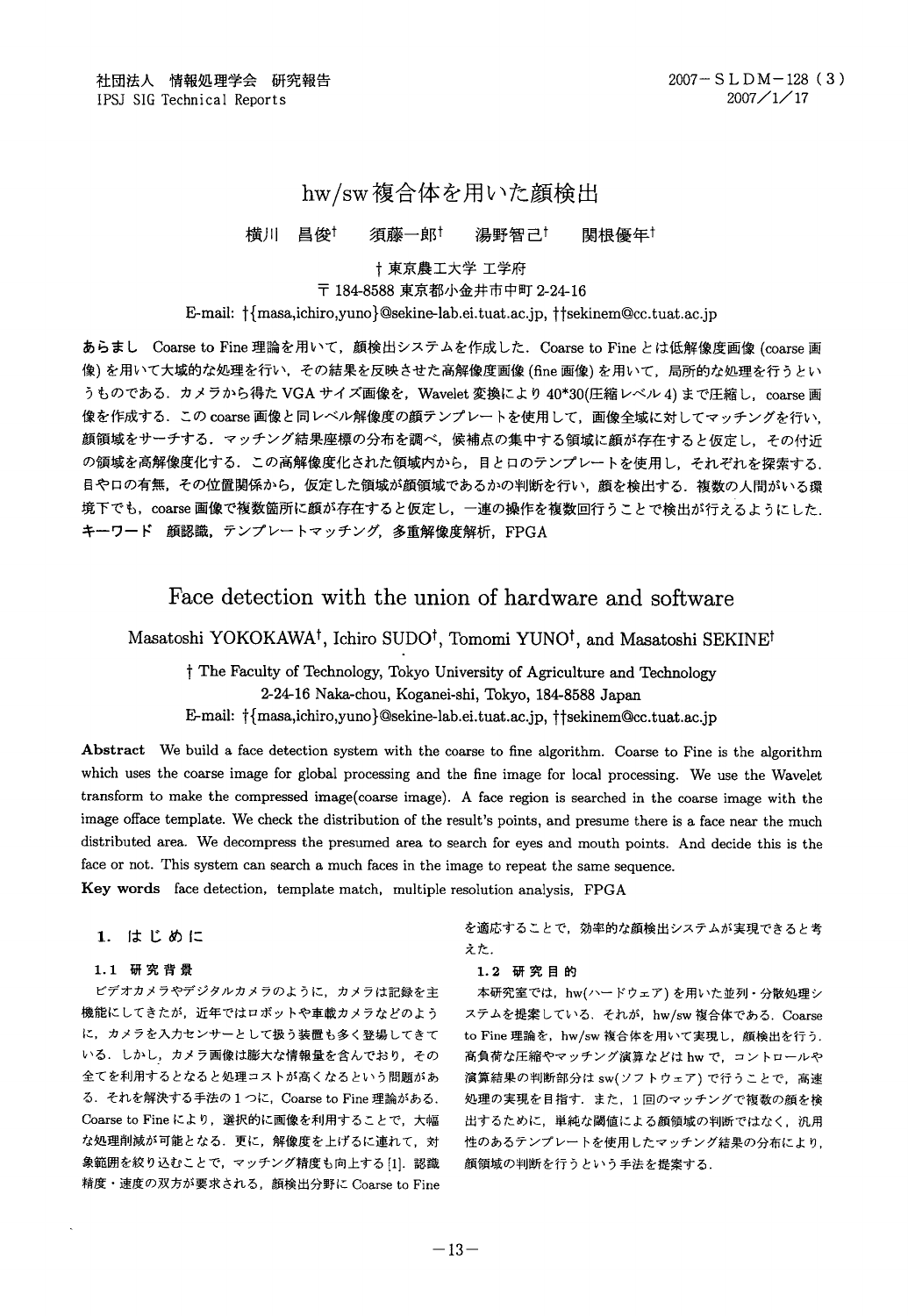### 2. Wavelet 変換

本研究では、Haar 関数を用いた Wavelet 変換を使用して多 行う, Haar の wavelet 関数を式上に, scaling 関数を2に示す. [2]

$$
\psi_H(x) = \begin{cases}\n1 & \left(0 \leq x < \frac{1}{2}\right) \\
-1 & \left(\frac{1}{2} \leq x < -1\right) \\
0 & \left(\text{otherwise}\right)\n\end{cases}\n\tag{1}
$$

$$
\phi_H(x) = \begin{cases} 1 & (0 \le x < 1) \\ 0 & (otherwise) \end{cases}
$$
 (2)

wavelet 関数  $\phi_H(x)$  を High pass Filter, sacling 関数  $\psi_H(x)$ を Low pass Filter として入力画像 (原画像) の水平方向・垂 直方向の順に1次元変換を行うことで→に圧縮された低周波成 分 (scaling image) と高周波成分 (wavelet image) が得られ る. 図1には、Wavelet 変換による多重解像度表現を示す. こ れは、変換後の低周波数成分に対して再度変換することにより、 得られる信号の表現である.



図 1 多重解像度

#### 3. Coarse to Fine テンプレートマッチング

#### 3.1 マッチング演算

本研究では、差分絶対値和演算を用いてパターンマッチン グを行う. 式3に,  $A(x, y)$ をテンプレート,  $B(x, y)$ をサーチ ウィンドウとした場合の、差分絶対値和演算の一般式を示す. この場合、テンプレートのサイズはm\*nである.

$$
M = \sum_{i=0}^{m} \sum_{j=0}^{n} |A_{(i,j)} - B_{(x+i,y+j)}| \tag{3}
$$

これを YUV カラー形式へ応用すると、式 4~7 のようになる. ここで、O2 がテンプレート画像, I2, がサーチウィンドウ, Kc が混合係数である. 混合係数とは、 $dY \tU$ ,  $dV$  の寄与度を 同等にするために導入した係数で, [1] では  $K_c = 4$ に設定して いる.

$$
dY = |Y_o(O^j_a) - Y_I(I^j_{o,1})| \tag{4}
$$

$$
dU = |U_o(O_\beta^j) - U_I(I_{\alpha 1}^j)| \tag{5}
$$

$$
dV = |V_o(O^j_{\beta}) - V_I(I^j_{\alpha 1})| \tag{6}
$$

$$
M = \sum_{i=0}^{m} \sum_{j=0}^{n} |dY + K_c * (dU + dV)|
$$
 (7)

#### 3. 2 Coarse to Fine

多重解像度解析を用いたテンプレートマッチングのことを、 Coarse to Fine テンプレートマッチングという. 粗い画像での マッチング結果を、高解像度画像におけるマッチングの対象領 域に反映させ、高解像度マッチングでは、局所領域に対しての みマッチングを行うというものである、この処理のメリットは 以下の通りである.

- 個人の特徴が薄れるため、テンプレートの汎用性が得や すい
	- 演算量が軽減される
	- ノイズの影響を受けにくい



 $\boxtimes$  2 Original Size Matching  $\xi$  Coarse to Fine

2番目の演算量が軽減される点に関して、図2を用いて説 明する. (a)Original Size(640\*480) でマッチングを行う場合, テンプレートのサイズ (16\*16) を除いた、627\*464 がマッチン グ開始点の稼動範囲となるので、その差分絶対値和の演算回 数は,

$$
16 * 16 * 624 * 464 = 74,121,216 \tag{8}
$$

となる.(b)Coarse to Fine の場合,fine 画像サイズを 160\*140, coarse 画像サイズを 80\*60 とし、同じくテンプレートのサイズ (16\*16) を除いて考えると,

| $Coarse: 16 * 16 * 64 * 44 = 720896$ | (9) |
|--------------------------------------|-----|
|--------------------------------------|-----|

 $Fire : 16 * 16 * 144 * 104 = 3833856$ (10)

$$
(9) + (10) = 4,554,752 \tag{11}
$$

となり、演算回数が約 品になることがわかる.

図3に、Coarse to Fine テンプレートマッチングの模式図を 示す、図3では、目を探索している、まず、低解像度画像の状 態で顔領域を探し出し、次のレベルの画像でその範囲を更に絞 り込む。そして、髙解像度画像を用いて、目を特定するという ものである.

関根らの実験結果を図4に示す、これによると、注視領域の 絞込みを行う (図4右側) を行うことで、各解像度において、 正しく目の位置を捉えることに成功している。図4左側は、絞 込みが行われていないために、目の探索に失敗している。これ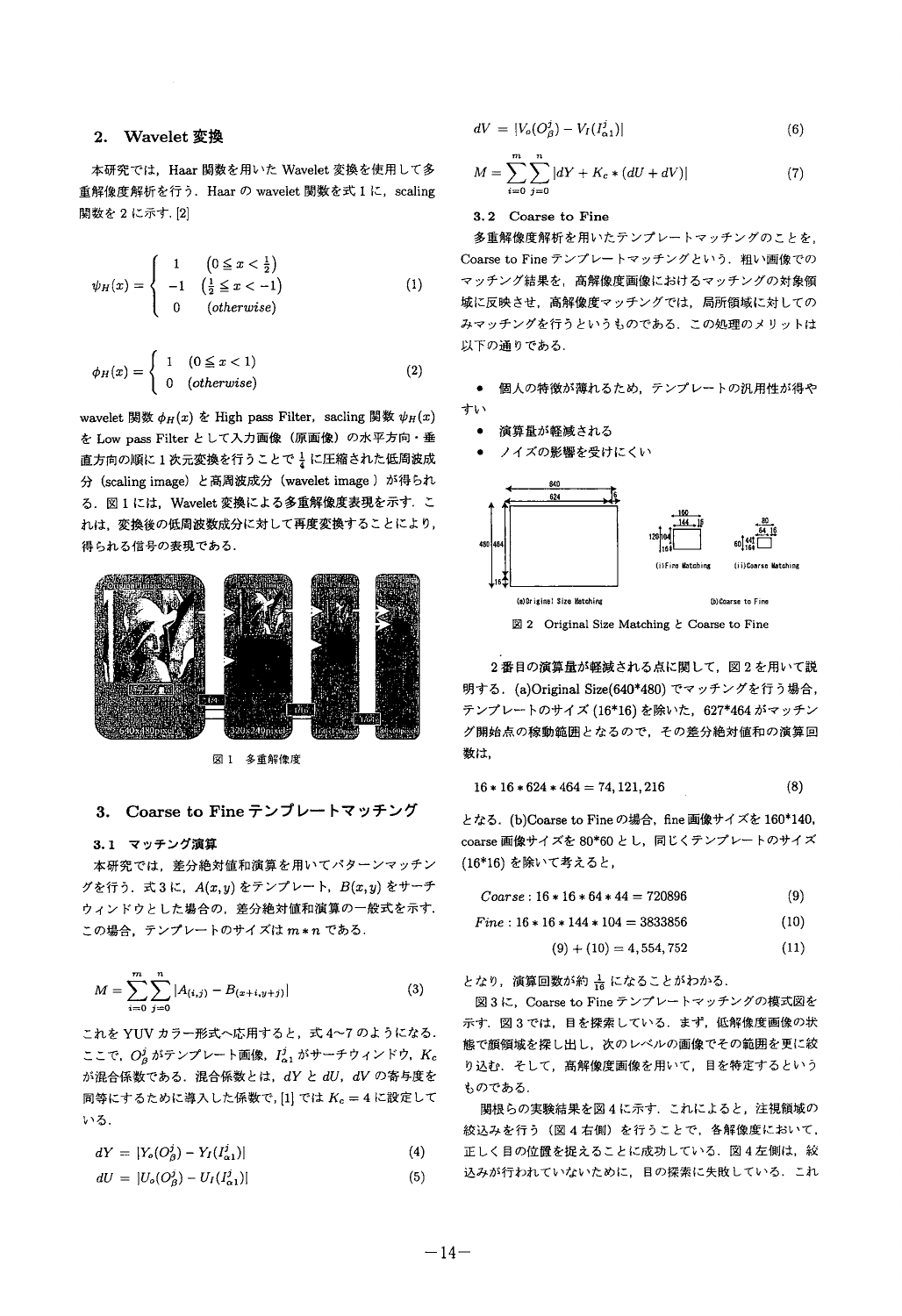



図4 目のテンプレートによる注視領域の探索[1]

をもとに追加実験を行うと、Coarse to Fine における解像度レ ベルの移動は、複数のレベルを飛び越しても同等の効果が得ら れることがわかった.

本研究では低解像度画像を得るために、前項で説明した Haar 関数を基底とした Wavelet 変換を使用した. これを用いた理由 は、演算が加算とシフト演算のみで表現できるため、hw 化し やすいということである.

#### 4. hw/sw 複合体

#### 4.1 hwModule

本研究で想定した画像認識システムを実現するために、本 研究室で開発した再構成可能な LSI である FPGA が搭載され た PCI デバイス, hwModule (ハードウェアモジュール,図5) を用いてシステムの構築を行った. 図6には、hwModuleを用 いた hw/sw 複合体の実装図を示す. 図6をみればわかるよう に hwModule には、hwObject の要素である hwNet (回路) と Data が置かれる. hwObject に関しては、次のセクションで詳 しく説明する.

hwModule は FPGA, メモリ, マイクロプロセッサ, PCI バ スコントローラにより構成される、図7には hwModule のブ ロック図を示す. hwModule は、ボード制御の PCI バスコン トローラ用 FPGA を1個,仮想回路用 FPGA を3個搭載して いる. 更に、処理データを格納するためのLM (ローカルメモ リ)を3個搭載している. 各 FPGA は2つの LM バスを持っ ている. また、隣り合う FPGA 同士で LM を共有しているた



図 5 hwModule



図 6 hwObject と swObject の実装

め、複数の仮想回路が動作する状況でもデータのコピーの必要 がないという特徴を持つ.



図7 hwModule 内部構成プロック図

#### 4.2 hwObject

hwObject とは、複雑なハードウェアの処理をカプセル化し たもので、hwModule 上の FPGA に実装される hwNet によ り、目的の処理を行う、hwObject に於ける Host 上のメンバー 関数は、対象の仮想回路と Host との結合を解決して動作させ るための手続きのみである. つまり、従来の C++言語による ソフトウェアの記述を用いて、容易にハードウェアが扱えるよ うなる. hwObject には、ビット処理、信号処理など回路が得 意とする機能を割り当てる.[3]

図 8 には、hwObject モデルの概要を示す. hwObject interface は、swObject サイドでは C++言語によるメンバー関数呼 び出しによるアクセスを行い、hwModule サイドでは PCI バ スを通したハードウェアとのデータ転送と制御を行う.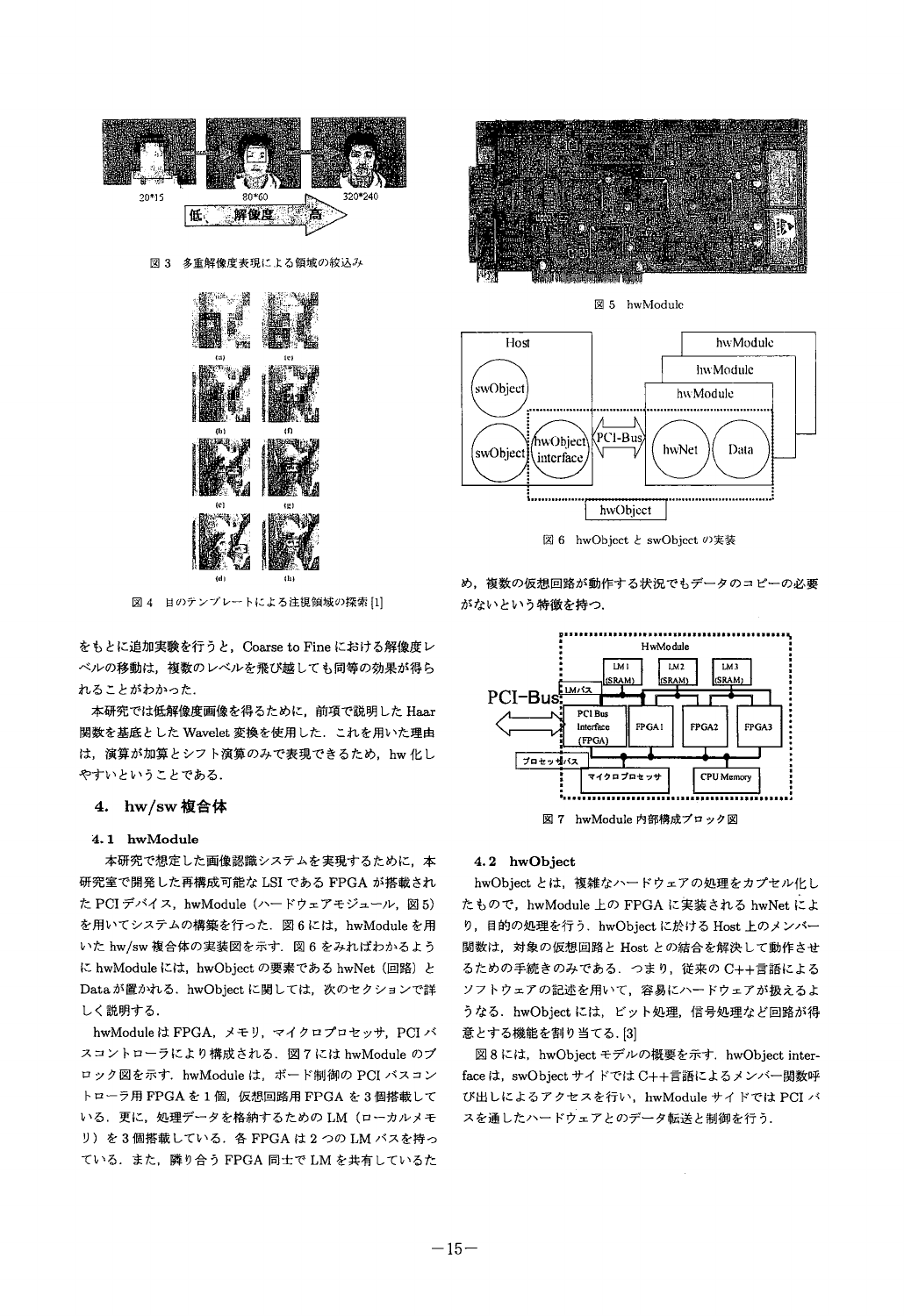

図 9 マッチング結果の分布を利用して探索領域を決定



図 8 hwObject モデルの概要

#### 5. 顔検出システム

#### 5.1 提案手法

図9に、本研究で提案する顔検出手法の概念図を示す. Wavelet 変換を用いてカメラより取得した画像を圧縮する. その coarse 画像と同解像度の顔テンプレートを用いて、テン プレートマッチングを行う、このとき、圧縮された画像で探索 を行うことで、個人の特徴が薄れ1枚のテンプレートで複数の 顔をサーチすることができる、更に、テンプレートマッチング では、ある候補点の近傍数ピクセルの範囲に、別の候補点が現 れるという特徴がある、特に顔を対象とした場合、肌色部分が 最も大きな影響を与えるため、顔とテンプレートが数ピクセル ずれただけならば、その差分絶対値和値の差は小さく、候補点 として出現しやすい傾向にある、その特性を利用して、得られ たマッチング結果の分布を調べ、候補点の分布が多いところに 顔が存在すると仮定する. この処理により得られる顔領城地点 は、1つではなく複数地点である。複数ある顔領域全ての解像 度を順次高解像度化し、目・口の有無など、詳細なマッチング を行い、最終的に仮定した領域が顔であるかの判断を行う。こ れにより、カメラの前に複数人がいるような環境下においても、 顔を検出することが可能である.

図9に示したアルゴリズムを回路にて実装する手法を、図 10に示す. coarse 画像を使用して顔領域が N 個あると仮定し たとする. その時, FPGA に N 個のプロセッシングエレメン ト (PE) を含んだビットファイルをダウンロードする. 並列に 配置された PE にそれぞれのサーチウィンドウデータとテンプ レートデータを流すことにより、同時に複数領域の顔判断が可 能となり、探索人数の増加による処理の増加は発生しない.

#### 5.2 システムの構成

前小節で示した理論を使用して試作したシステムの構成を、 図 11 に示す.

本システムで使用した回路は、Camera 回路、Wavelet 回路, Matching 回路, Extractor 回路の4つである. 4つの回路の機 能は、それぞれ VGA 画像の生成、Wavelet 変換 (圧縮 level3 まで), テンプレートマッチング, 画像切り出しである. 各回路 の hwModule 上での配置と使用するデータのメモリ割り当て を、図12に示す。

swObject に関して説明する. CtoFController は、システム のシーケンスの管理やメモリの参照先の変更などの機能を持 つ. RegionDetector は, Wavelet 変換画像 level4 を生成し,顔 領域の探索を行い、領域の候補点を返すオブジェクトである.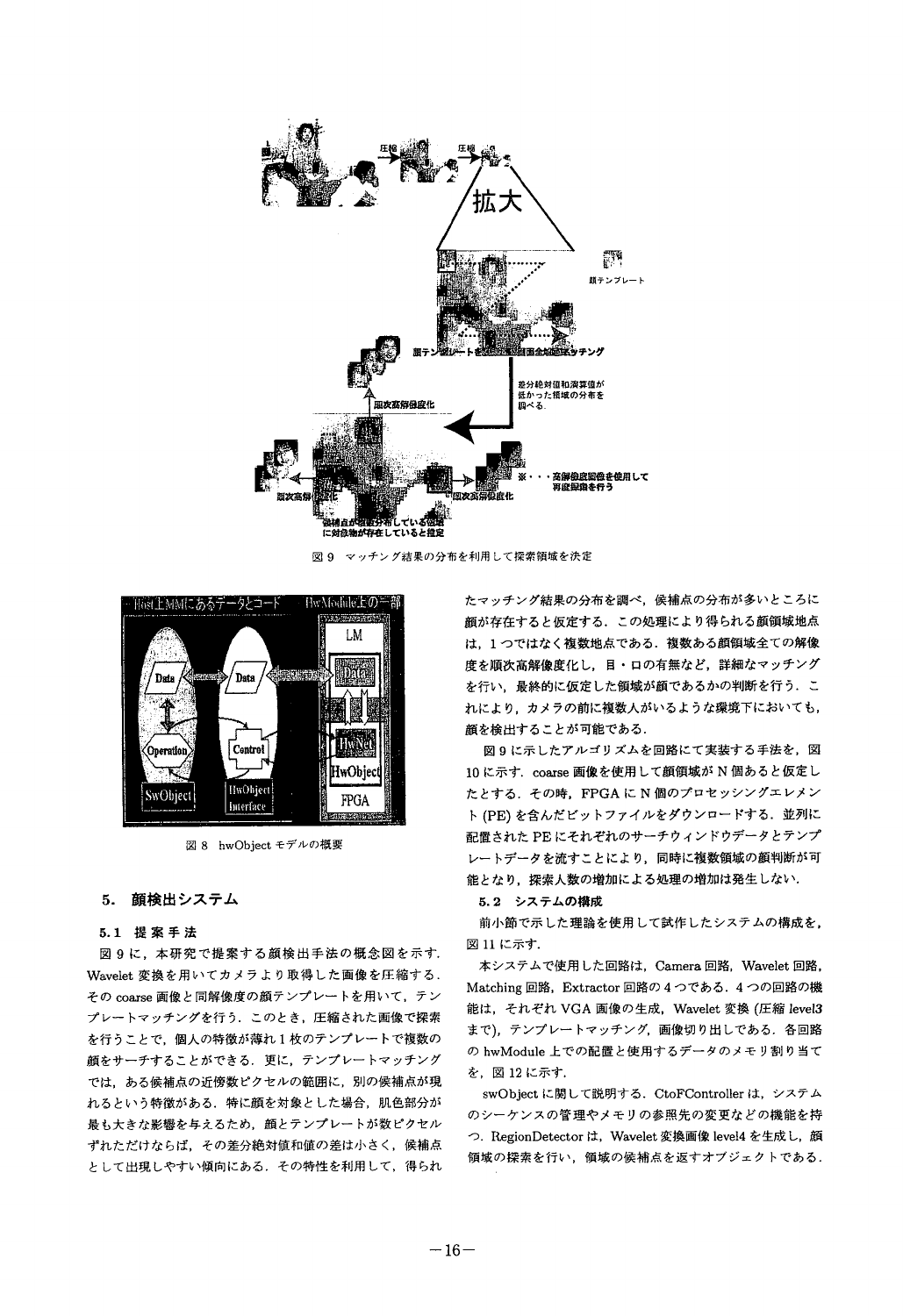

図 10 前処理に応じて生成する回路を選択



図 11 システム全体の構成とデータ

FaceJudge は、目や口の有無などから、仮定した領域が顔であ るかの判断を行うオブジェクトである.

WaveletObject と MatchingObject は hw と sw の 2 種類が 存在している. これは、既存の Wavele·Matching 双方の hwObject の仕様の関係で、低解像度探索部分に関しては swObject の方が適しているからである。更に、本試作機では、図10に 示しすような並列演算は行っていない、現行の hwModule に 搭載されている FPGA のゲート規模が、複数の PE を構築で きるほどの余裕がないためである。ゆえに、本システムでは, 1つの PE を用いて、逐次的に複数の候補点の判定を行ってい る. FaceJudgeObject に関しても同様の理由で、hw 化されて いない。



図 12 各回路の hwModule 上の配置

### 5.3 動作シーケンス

図13は、本システムの動作シーケンスである、最上部から RegionDetector までが、顔領域の仮定を行う動作で、その後 仮定した各領域に対して、解像度を上げながら顔の判定を行っ ていく. 1番目の候補点に対する判断が終了すると、次の候補 点に対してのシーケンスがスタートする.





図 13 動作シーケンス



図 14 システムの GUI